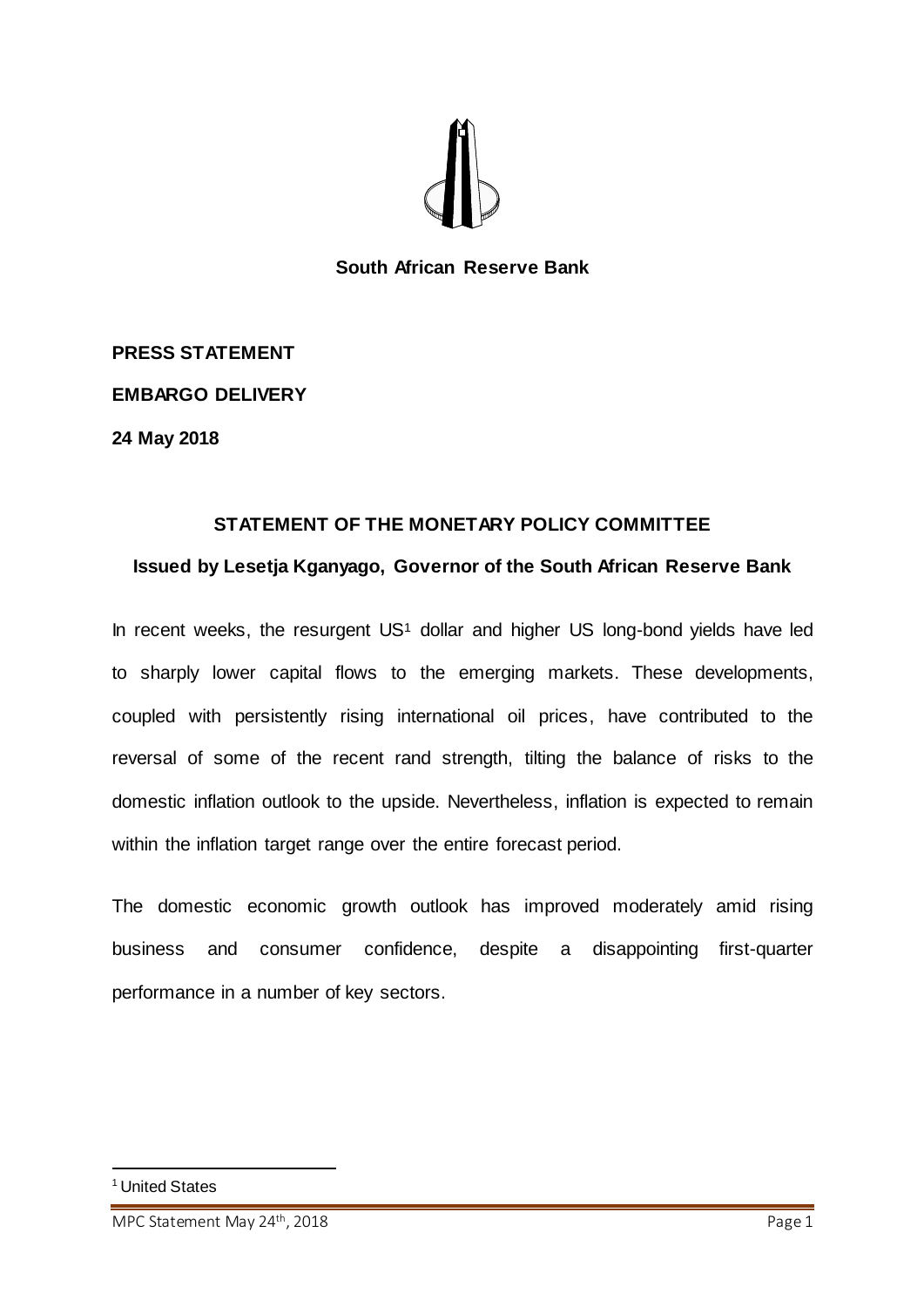The year-on-year inflation rate, as measured by the consumer price index for all urban areas, reached a seven-year low of 3.8% in March 2018 before increasing to 4.5% in April, as the impact of the VAT<sup>2</sup> increase and other levies became evident. Goods price inflation increased from 2.6% to 3.5% while services price inflation increased from 5.1% to 5.3%. The South African Reserve Bank's (SARB) measure of core inflation – which excludes food, fuel and electricity – increased from 4.1% to 4.5%. Year-on-year producer price inflation for final manufactured goods declined from 4.2% in February to 3.7% in March.

The headline inflation forecast of the SARB is more or less unchanged since the previous meeting of the Monetary Policy Committee (MPC), despite the upward adjustments to the international oil price assumption and the weaker starting point for the trade-weighted exchange rate. The impact of these adjustments on the inflation forecast was offset in part by a lower food price forecast and a lower starting point. This follows a succession of downside surprises in core goods and food price outcomes. The forecasts for 2018 and 2019 are unchanged at 4.9% and 5.2% respectively, while the forecast for 2020 is marginally higher at 5.2% compared with 5.1% previously. The peak of 5.5% is still expected in the first quarter of 2019 before the impact of the VAT increase largely dissipates.

The forecast for core inflation is marginally lower, at 4.5% for 2018, but has deteriorated somewhat more than headline inflation in the coming two years, to 5.1% in both years, from 4.9% previously. A peak of 5.2% is expected in the first quarter of 2019.

<sup>2</sup> value-added tax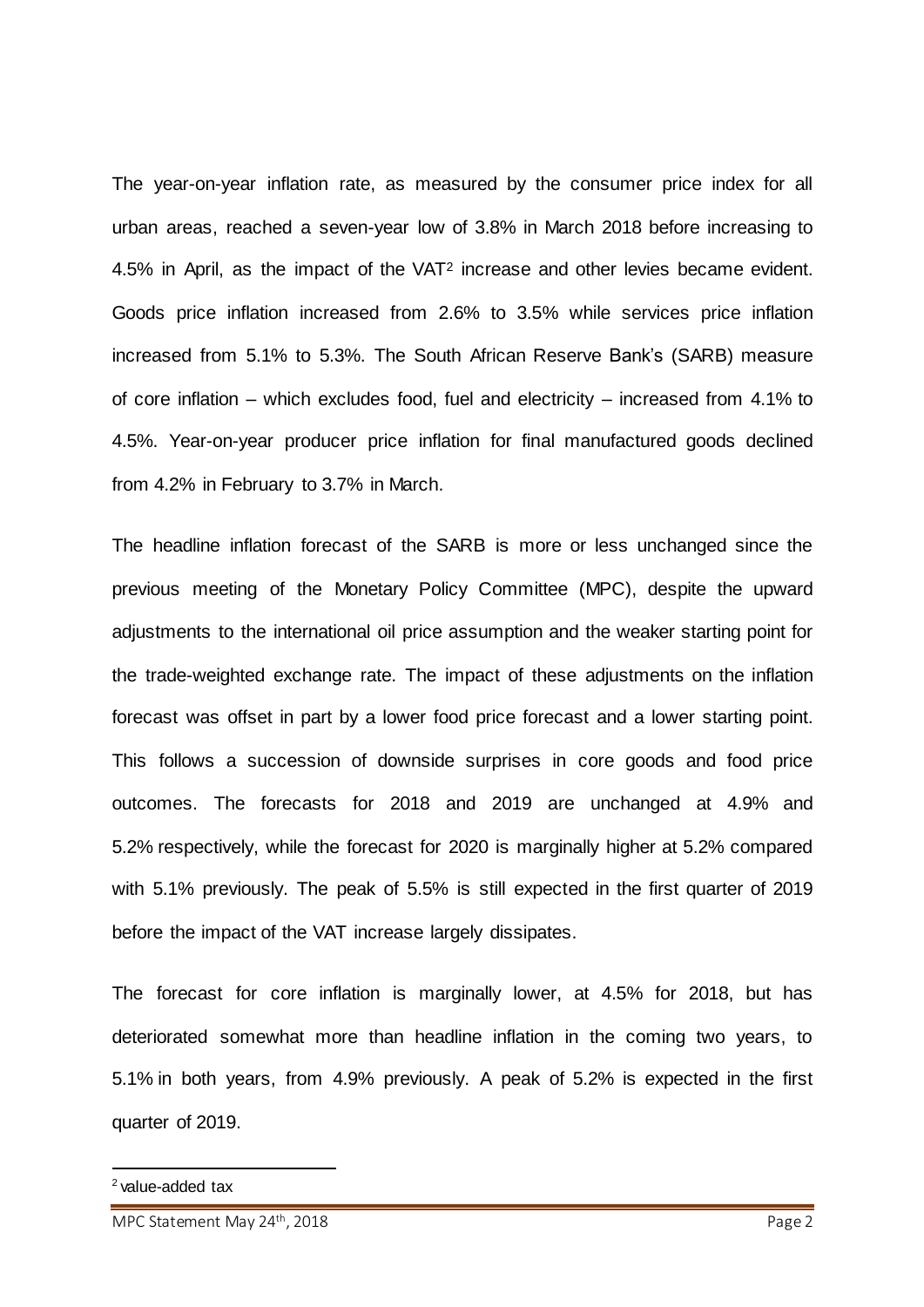The implied starting point for the rand in the forecast is R12.37 against the US dollar compared with R11.97 at the time of the previous MPC meeting. Food prices, by contrast, are expected to increase by 4.9% in 2018 and by 5.5% in 2019, lower than in the previous forecast. There is a degree of uncertainty regarding the likely impact of the VAT increase and the sugar tax on food, and the extent to which these increases will be absorbed by manufacturers and retailers.

Following persistent increases in international oil prices since February, the assumptions for Brent crude oil in the SARB's Quarterly Projection Model were revised upwards by US\$7 per barrel to US\$70 for 2018 and by US\$5 per barrel, to US\$67, for the next two years. Both the futures markets and the consensus forecasts indicate some moderation of prices over the next two years.

The inflation expectations of market analysts reflected in the Reuters Econometer survey have moderated somewhat since March. In the May survey, median inflation was expected to average 4.9% in 2018, rising to 5.3% in 2020, compared with 5.0% and 5.5% respectively in the March survey. Expectations implicit in the break-even inflation rates (i.e. the yield differential between conventional and inflation-linked government bonds) are more volatile and more sensitive to exchange rate movements. These expectations show some increase following the recent rand weakness. While the longer-term expectations are back above 6.0%, the five-year break-even rate remains within the target range. The next BER<sup>3</sup> inflation expectations survey will be published in July.

<sup>3</sup> Bureau for Economic Research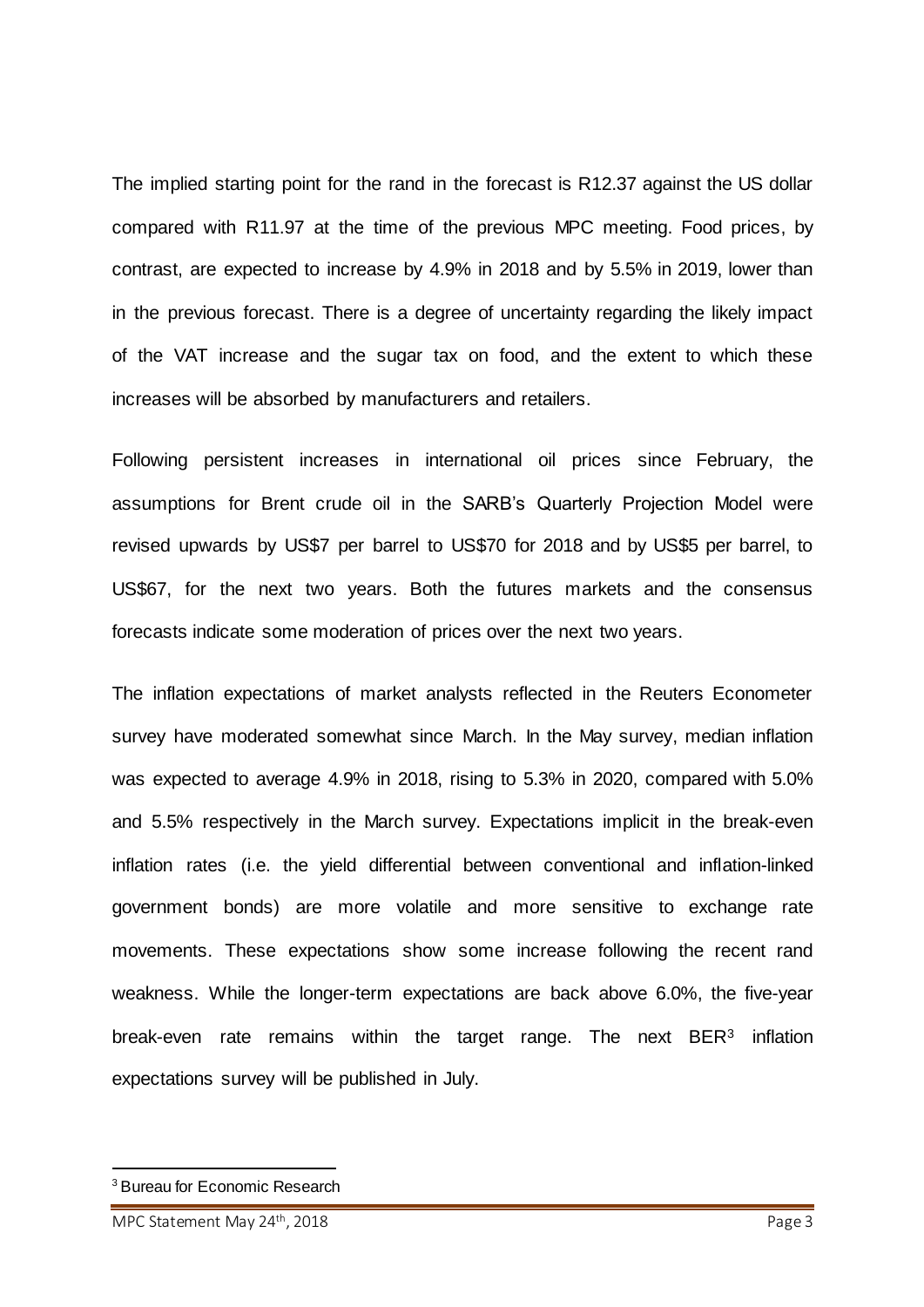The global economic backdrop has become more challenging amid continuing trade policy tensions between the US and China as well as other geopolitical risks. Although the economic growth outlook in the advanced economies generally remains positive, there are signs that the momentum may be slowing. Global inflation remains on a moderate upward trend, but still at low levels. However, the rising international oil prices could derail the relatively benign global inflation prognosis.

Since the previous meeting of the MPC, the rand has depreciated significantly, against the US dollar in particular, reversing much of the overvaluation seen at that time. Since then, the rand has depreciated by 6.0% against the US dollar, by 0.7% against the euro, and by 2.8% on a trade-weighted basis.

The main driver of this recent rand weakness has been developments in the US financial markets, where Treasury yields exceeded 3.0% for the first time since July 2011. This was in response to wider fiscal deficits, rising inflation expectations and expectations of further US monetary policy tightening – a key risk highlighted in the previous MPC statement. As a consequence, a number of emerging markets have experienced capital outflows and currency depreciation, with those with wider current account deficits and other macroeconomic imbalances being most vulnerable. Month-to-date in May, non-residents have been net sellers of South African government bonds to the value of R33.6 billion, contributing to the sharp increase in long-term domestic bond yields.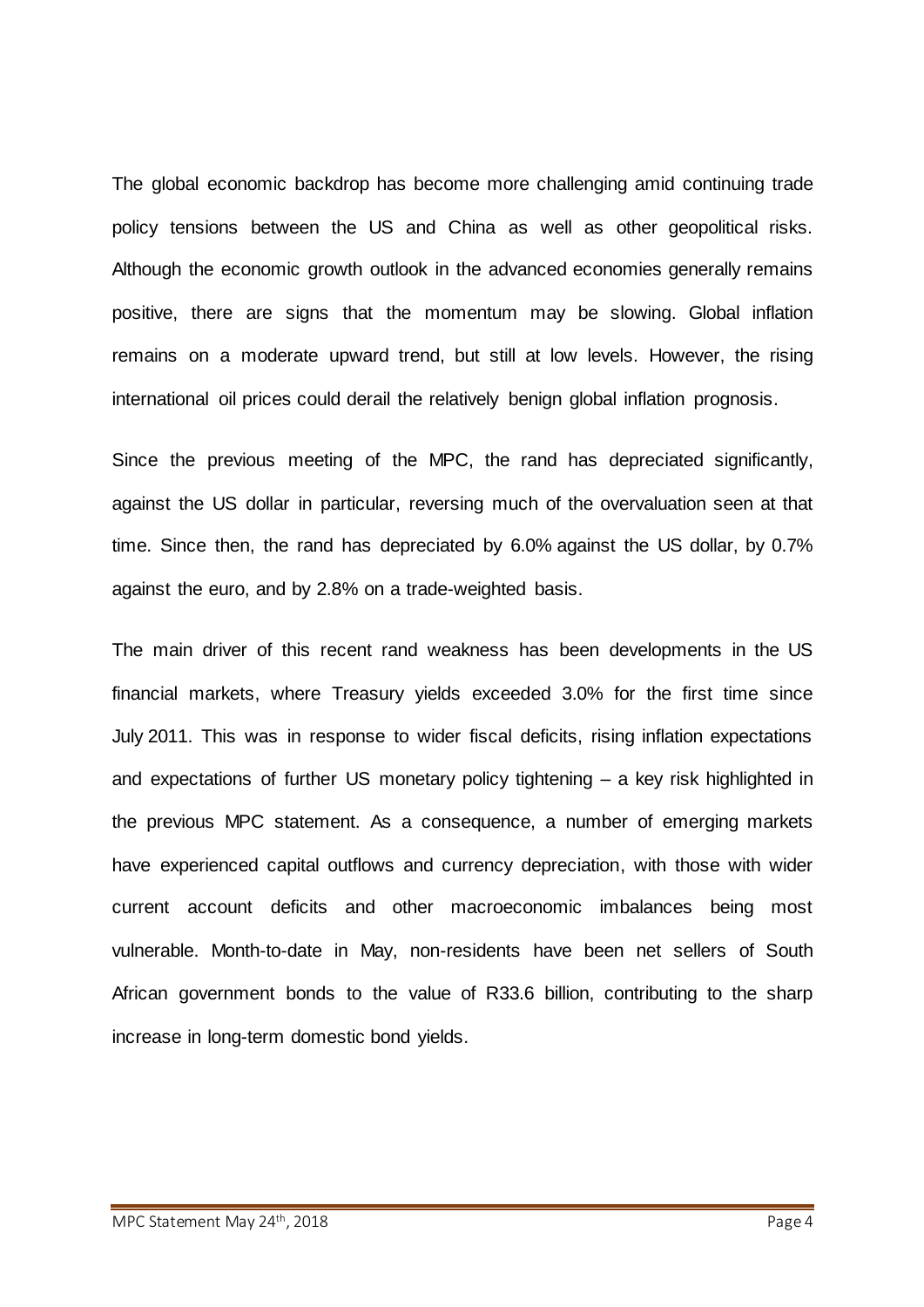At this stage, the likelihood of further sustained dollar strengthening is unclear. Apart from US domestic issues, it is likely to be influenced by geopolitical risks, trade conflicts, and expectations of changes in monetary policy in other advanced economies. In the near term, the rand is expected to remain volatile, with movements dominated by the changing assessment of these global trends. Domestically, an expected moderate widening of the current account deficit, a result of deteriorating terms of trade, could also weigh on the rand.

The domestic growth outlook remains challenging, although growth is still expected to outperform recent year outcomes. This is despite the possibility of a contraction in GDP<sup>4</sup> in the first quarter of this year, following negative growth in both the mining and the manufacturing sectors. The SARB's forecast for GDP growth is unchanged at 1.7% for 2018, but has been revised up from 1.5% to 1.7% for 2019. The forecast for 2020 is unchanged at 2.0%. The forecast remains consistent with a closing of the negative output gap by 2020, but at a slightly faster pace than before. The continued increase in the composite leading business cycle indicator confirms the upward momentum in the economy.

The growth outlook is underpinned by strong recoveries in both business and consumer confidence. The RMB5/BER Business Confidence Index, while still below the neutral level, increased by an unusually large 11 index points from 34 in the fourth quarter of 2017 to 45 in the first quarter of 2018. This is expected to be supportive of higher growth in gross fixed capital formation, particularly by the private

1

<sup>4</sup> gross domestic product

<sup>&</sup>lt;sup>5</sup> Rand Merchant Bank

MPC Statement May 24th, 2018 th, 2018 **Page 5**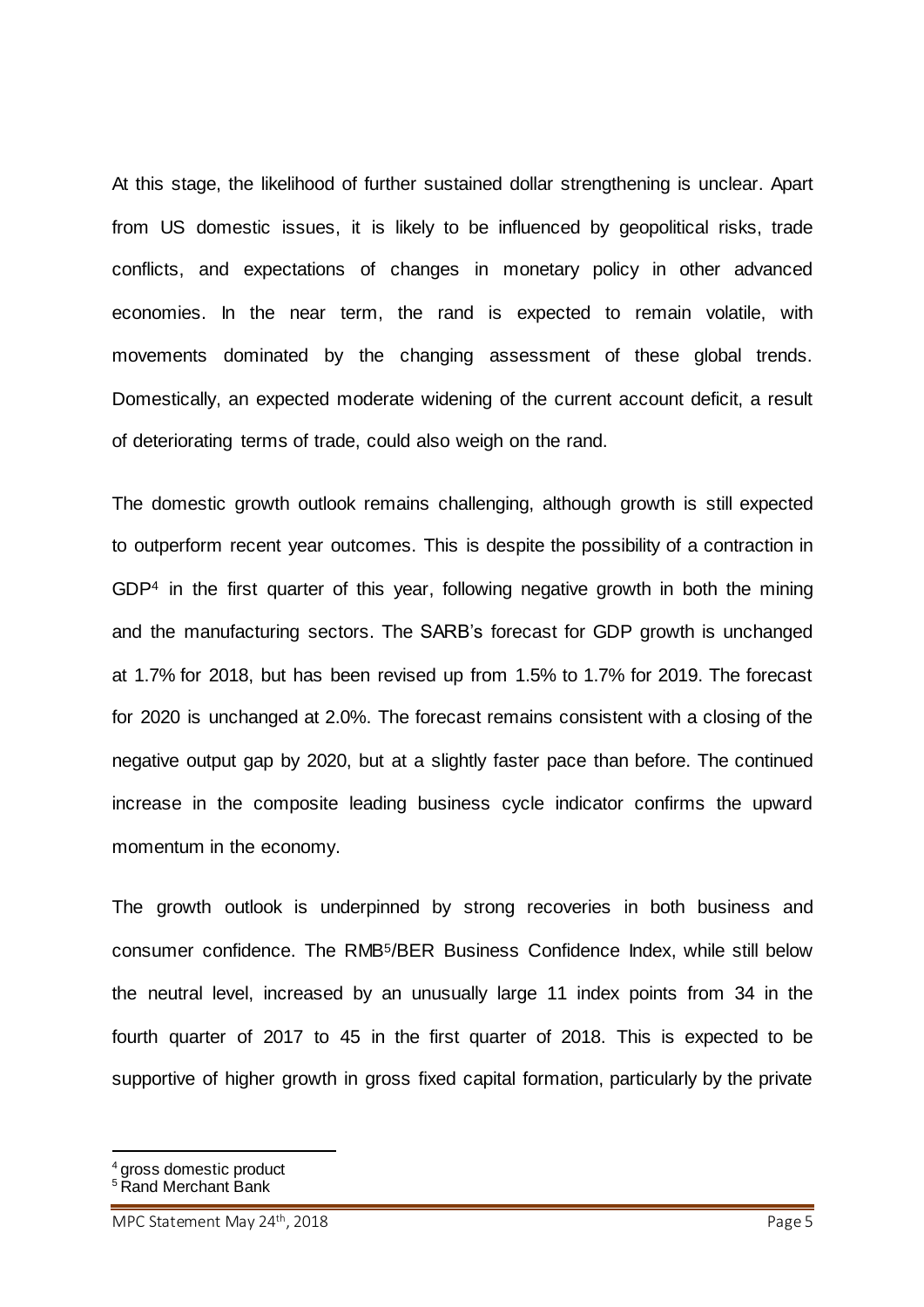sector. The recent signing by government of the Independent Power Producer programme has added to the improved outlook.

The FNB6/BER Consumer Confidence Index surged from negative territory to an alltime high in the first quarter, driven mainly by the positive reaction to domestic political developments. However, there is a general expectation that this move may represent an overshoot, and some correction is likely in the coming quarter. Nevertheless, consumption expenditure by households is expected to be the main driver of growth going forward, and the likely trend over the forecast period is stronger than previously expected. This is despite headwinds from the VAT and petrol price increases, as well as slow employment growth. Consumption expenditure growth is forecast to remain below 2.0% in both 2018 and 2019, but is expected to reach 2.5% in 2020, compared with 2.1% previously.

Apart from improved confidence, this positive prognosis is supported by lower nearterm inflation, lower interest rates, positive wealth effects, and real wage growth. Although growth in bank credit extension to households remains subdued and negative in real terms, a moderate upward trend has been evident since the beginning of 2017, alongside an improvement in household balance sheets.

Nominal wage growth trends remain more or less unchanged, and upward pressure on inflation from this source is therefore expected to persist. Nominal average wage growth is expected to be sticky around the 7.0% level over the forecast period. Real wage increases are expected to remain positive and in excess of productivity growth. The outcome of the public-sector wage negotiations is still unclear.

<sup>6</sup> First National Bank

MPC Statement May 24th, 2018 th, 2018 **Page 6**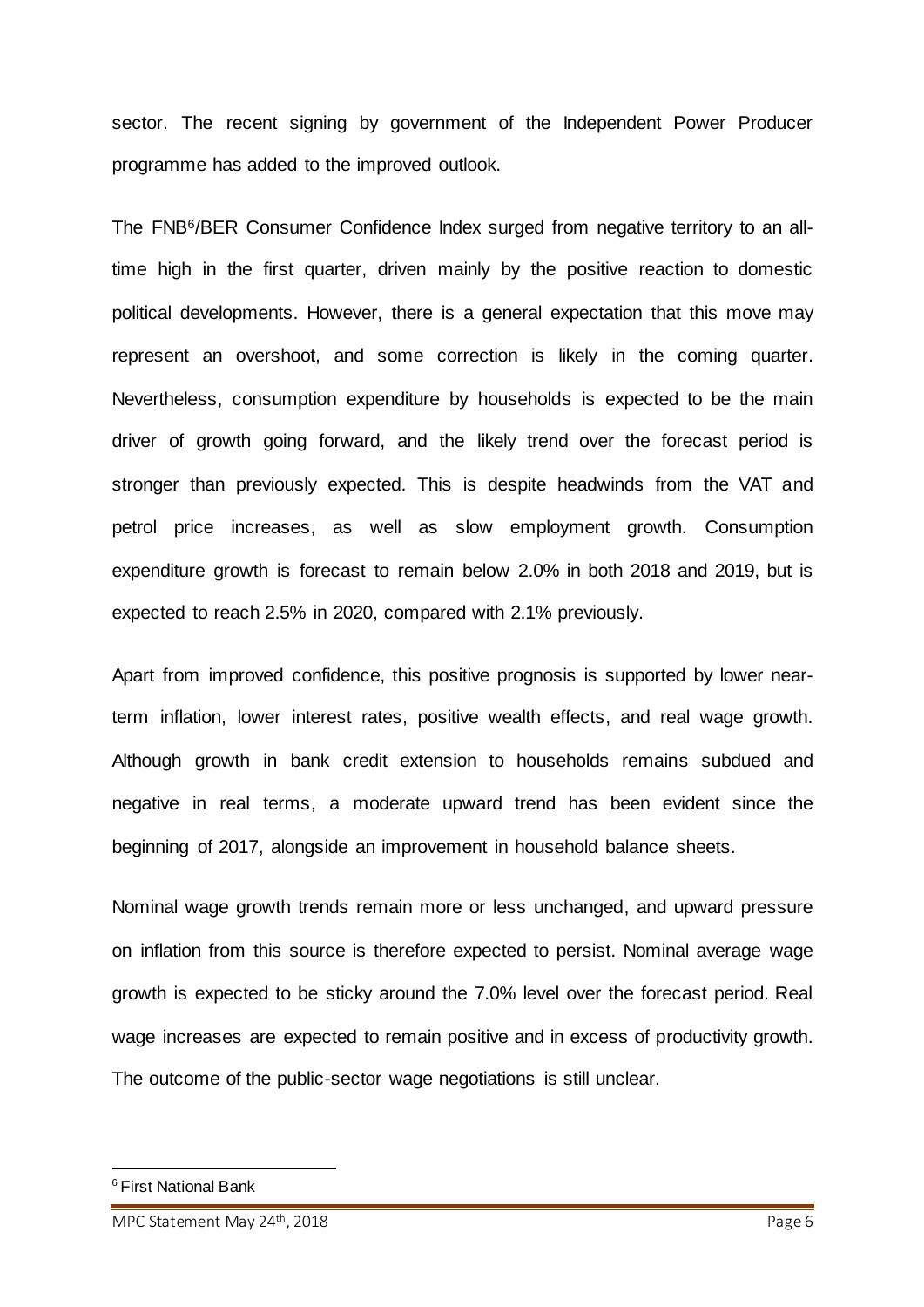Employment trends remain a cause for concern. According to the *Quarterly Labour Force Survey* of Statistics South Africa, over the year to the first quarter of 2018, employment increased by 165 000, mainly in the informal sector of the economy. While unemployment declined from 27.7% to 26.7%, this was partly due to a marked increase in discouraged workers, underlining the lack of employment prospects.

The MPC noted the relative stability of the inflation forecast, despite changes in a number of the key assumptions. As expected, the bottom of the inflation cycle has been reached, and the trajectory of headline inflation is forecast to remain within the target range. The April inflation outcome was in line with the SARB's short-term forecast and reflected a relatively moderate pass-through from the higher VAT and sugar tax. The full impact of the VAT increase may still be felt in the coming months.

In contrast with the previous meeting, the MPC assesses the risks to the inflation forecast to have moved to the upside. This change is mainly due to global developments. A key uncertainty relates to the outlook for the dollar, which has appreciated against most currencies. The spillover effects on emerging markets could become more severe in the event of further significant increases in US bond yields.

Oil prices also pose an upside risk to the inflation forecast. Current spot prices are significantly above the levels assumed in the Quarterly Projection Model. Furthermore, a slight moderation in prices followed by a flat trajectory is assumed in the coming two years. There may be a degree of upside risk to this assumption.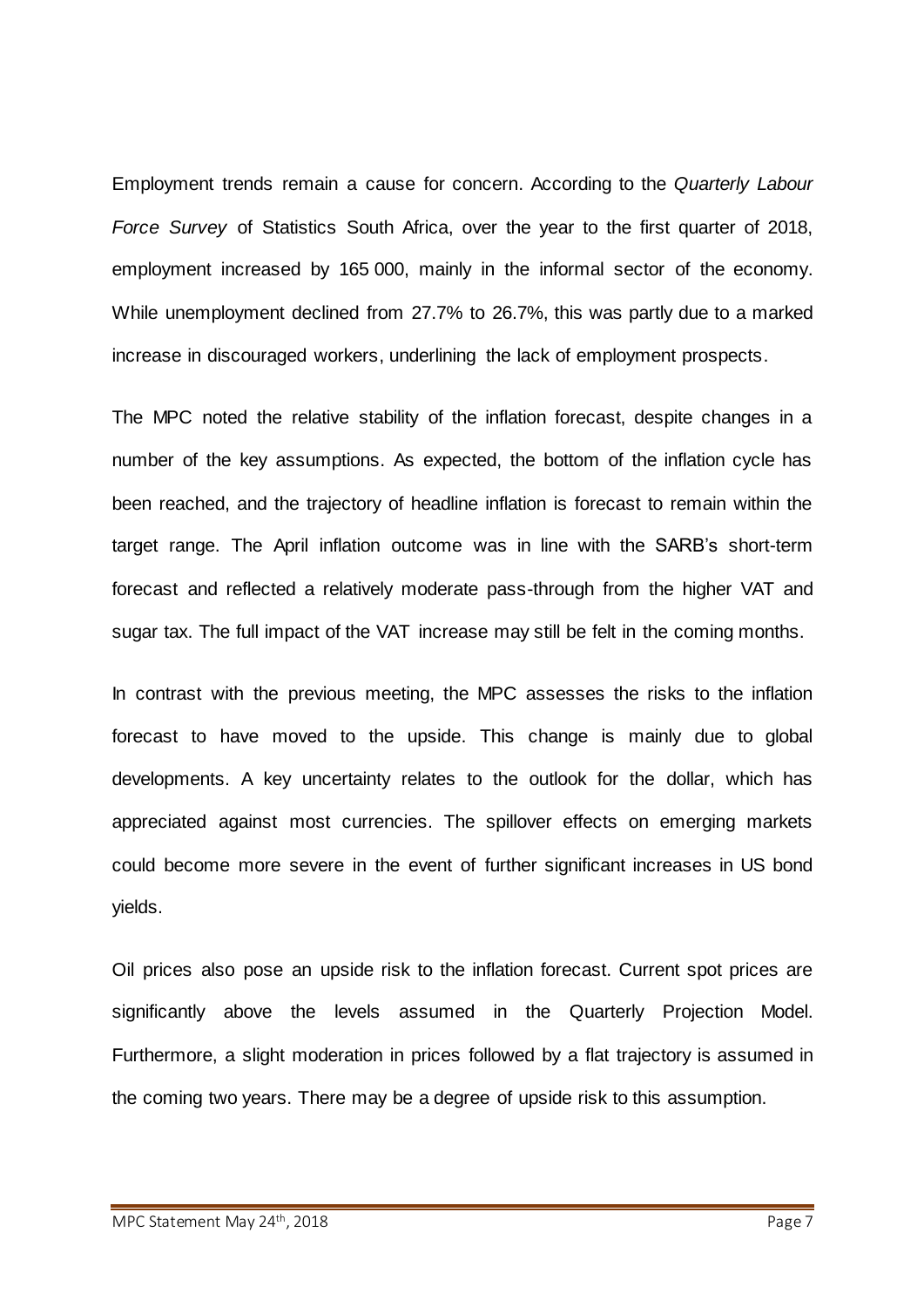Greater clarity with regard to electricity tariffs is expected in June when Nersa<sup>7</sup> is scheduled to respond to Eskom's application for an increase in the order of 30%. The SARB's current assumptions are for an 8.0% increase from mid-2019 and a further similar increase in mid-2020. The possibility of an increase in excess of these assumptions poses an upside risk to our inflation forecast.

The upside risks identified above are supply-side shocks. As has been noted in the past, the MPC attempts to 'look through' the first-round effects of such shocks and to react to second-round effects. The evolution of inflation expectations and wage settlements will be important indicators in this regard.

The growth forecast has improved moderately, mainly for 2019, but remains too low to make serious inroads into the unemployment rate. The risks to the forecast remain on the upside, but slightly less so than at the previous MPC meeting. The weak firstquarter growth outcome is not expected to derail the upward trend and does not yet reflect the renewed business and consumer optimism. Despite the stronger expected trend in household consumption expenditure, there is still evidence of slack in the economy, and demand pressures in the economy are not assessed to pose a risk to the inflation outlook.

In light of the change in the balance of risks to the inflation outlook, the MPC unanimously decided to keep the repurchase rate unchanged at 6.5% per annum.

<sup>7</sup> National Energy Regulator of South Africa